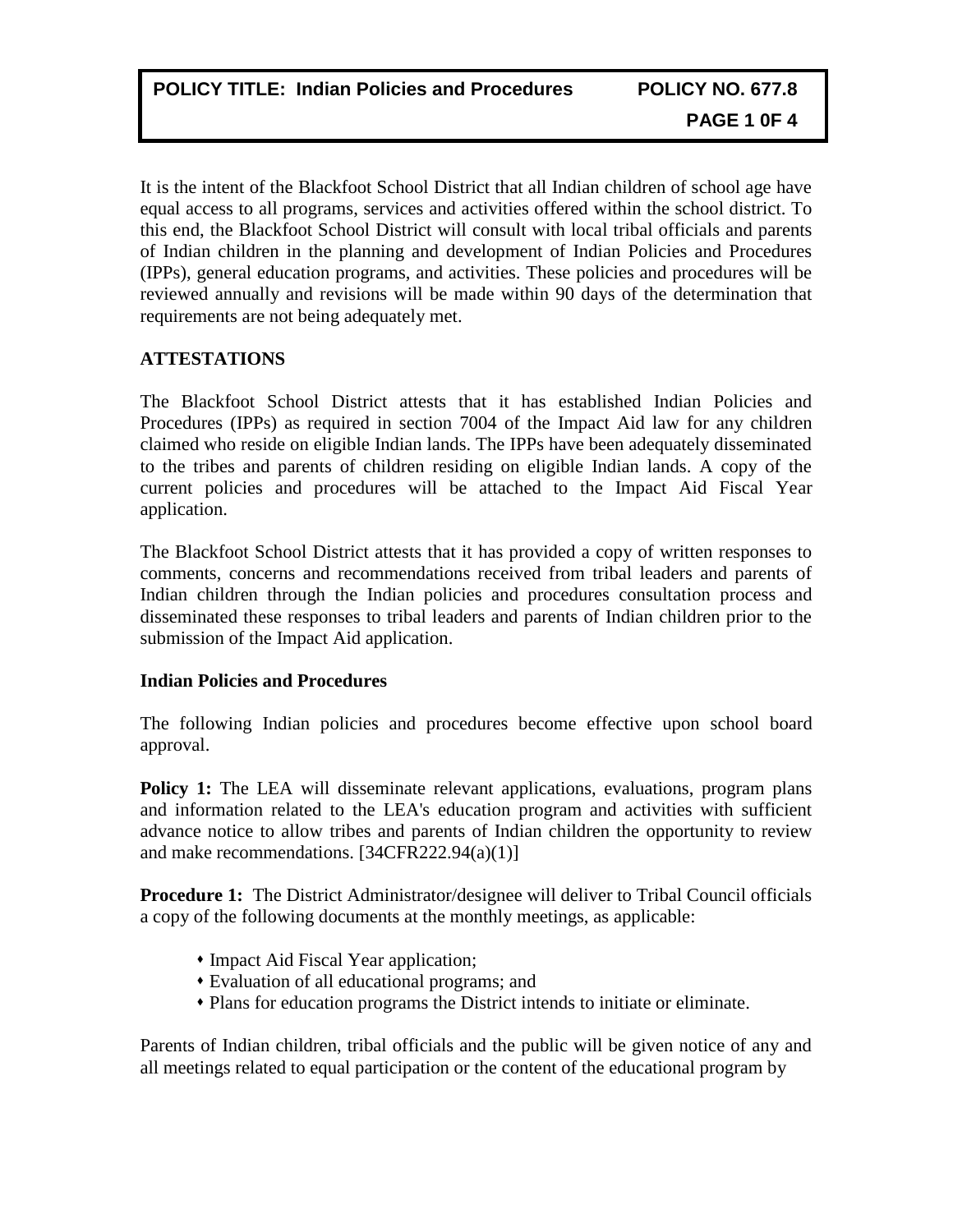## **Indian Policies and Procedures – continued Page 2 of 4**

including information about meeting times and locations to be disseminated in the Spring for the upcoming year. The location, date and time of any meeting described above shall be posted online on the Parent Advisory Committee Website.

**Policy 2:** The Blackfoot School District will provide an opportunity for the Shoshone-Bannock Tribe and parents of Indian children to provide their views on the District's educational program and activities, including recommendations on the needs of their children and on how the District may help those children realize the benefits of the educational programs and activities. [34CFR222 .94(a)(2)]

(i) Notify tribes and the parents of Indian children of the opportunity to submit comments and recommendations, considering the tribe's preference for method of communication, and

(ii) Modify the method of and time for soliciting Indian views, if necessary, to ensure the maximum participation of tribes and parents of Indian children.

**Procedure 2:** The Indian Education Committee (Parent Advisory Committee) of the Blackfoot School District will meet monthly during the school year for the purpose of addressing comments and concerns of parents of Indian children regarding the District's educational programs and activities. All meetings are open to the public allowing for tribal officials as well as parents of Indian children the opportunity to submit comments and recommendations for consideration.

A Federal Program Director or Designee is a non-voting member of the Indian Education Committee (Parent Advisory Committee). This representation allows for the discussion of the needs of the students and ideas to be brought forward to both the Indian Education Committee as well as the School Board.

At each of the monthly school board meetings, a section of time is set aside for communications from the public. This is a time to offer comments and suggestions regarding programming for Indian students. In addition, two public hearings are scheduled in April and June which are specifically devoted to addressing questions regarding federal programs. Based upon suggestions, preferred methods of communication as well as ways to maximize participation from tribal officials as well as parents of Indian children will be seriously considered.

Information will be posted on the district website  $(d55.k12.id.us)$  regarding how to contact the school district. The District, in conjunction with the Parent Advisory Committee, will maintain a Facebook page for Indian Education.

The District and Indian Education Committee representatives will schedule meetings with the Shoshone-Bannock Tribe to discuss ongoing programing goals.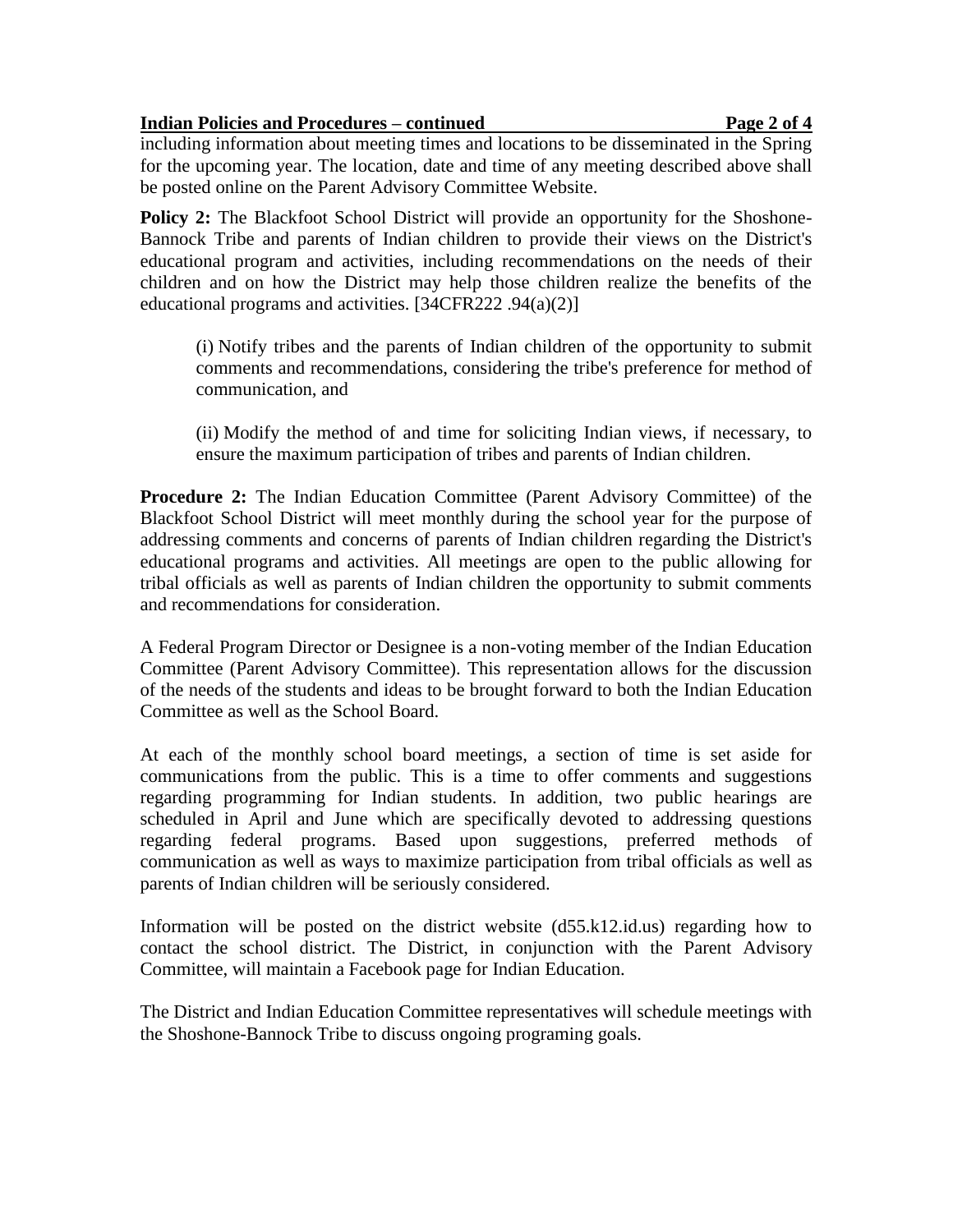## **Indian Policies and Procedures – continued Page 3 of 4**

**Policy 3:** The Blackfoot School District will annually assess the extent to which Indian children participate on an equal basis with non-Indian children in the District's education program and activities. [34CFR222.94(a)(3)]

(i)Share relevant information related to Indian children's participation in the LEA's education program and activities with tribes and parents of Indian children; and

(ii)Allow tribes and parents of Indian children the opportunity and time to review and comment on whether Indian children participate on an equal basis with non-Indian children.

**Procedure 3:** The Blackfoot School District will take the following measures to annually assess the extent to which Indian children participate on an equal basis with non-Indian children in the District's education program and activities.

A.The Blackfoot School District will monitor Indian student participation in all academic and co-curricular activities.

B.School district officials will review school data to assess the extent of Indian children's participation in the District's educational programs on an equal basis.

C.The Blackfoot School District will share its assessment of district funding, Indian student participation, related academic achievements and other related data will be shared with the parents of Indian children and tribal officials at each monthly meeting with the Tribal Council and at the Public Hearing held in April.

D.Parents of Indian children, tribal officials and other interested parties may express their views on participation through direct communication with the school district, at any school board meeting or to the Indian Education Committee (Parent Advisory Committee).

**Policy 4:** The Blackfoot School District will modify the IPPs if necessary, based upon the results of any assessment or input described in this document. [34CRF222.94(a)(4)]

**Procedure 4:** The Blackfoot School Board will establish an ad hoc committee of Indian parents and Tribal officials ("the Indian/Parent Committee") to annually review the components the Indian Policies and Procedures to ensure that they meet federal regulatory and statutory requirements.

The Indian/Parent Committee shall serve as a task force to review the meaningfulness of Indian input, to review the extent of opportunity for Indian input and to review the District's response to Indian commentary. The Committee will review the effectiveness of